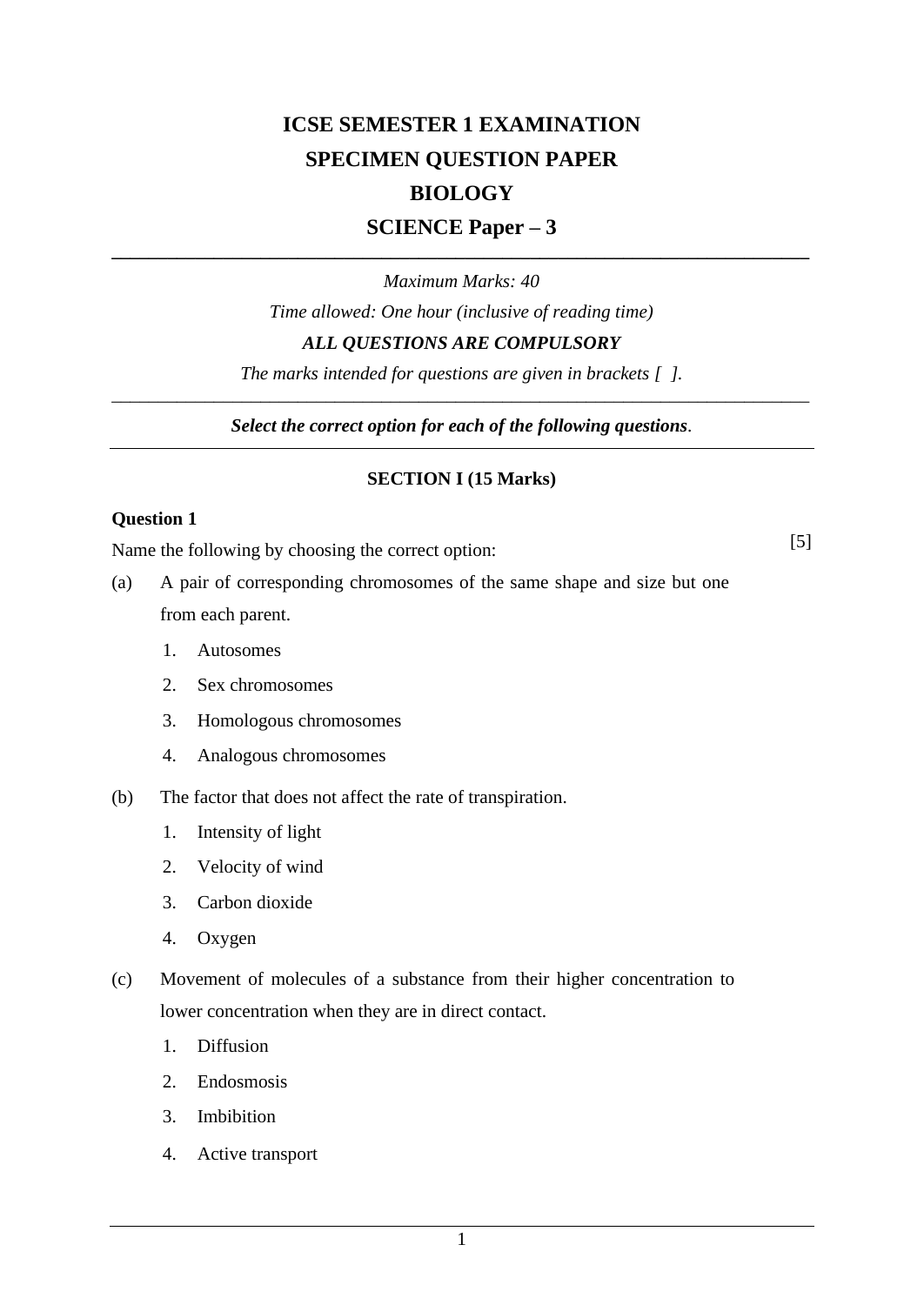- (d) The complex molecule consisting of a DNA strand and a core of histones.
	- 1. Centrosome
	- 2. Nucleotide
	- 3. Nucleosome
	- 4. Chromosome
- (e) The solvent used to dissolve the chlorophyll pigment while testing a leaf for starch.
	- 1. Soda lime
	- 2. Carbolic acid
	- 3. Methylated spirit
	- 4. Water

Complete the following statements by choosing the appropriate option for each blank: [5]

- (a) During Meiosis \_\_\_\_\_\_\_\_\_\_\_\_\_\_\_ daughter cells are formed.
	- 1. 4
	- 2. 2
	- 3. 8
	- 4. 6

(b) Wooden doors swell up during the rainy season due to \_\_\_\_\_\_\_\_.

- 1. Osmosis
- 2. Diffusion
- 3. Imbibition
- 4. Transpiration

(c) The semi permeable membrane in a plant cell is the \_\_\_\_\_\_\_.

- 1. Cell wall
- 2. Cell membrane
- 3. Tonoplast
- 4. None of the above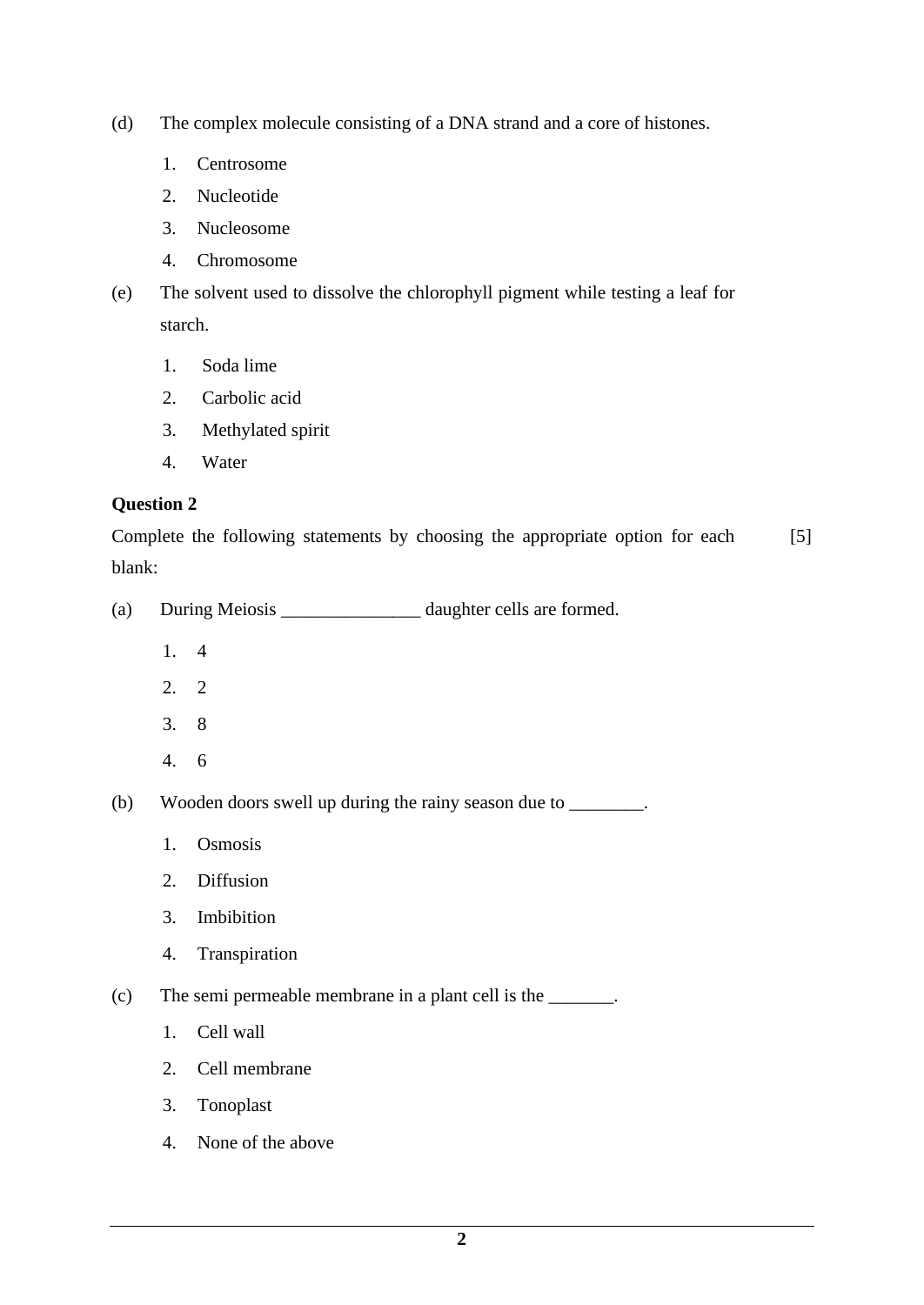- (d) Guttation takes place through\_\_\_\_\_\_\_\_\_.
	- 1. Stomata
	- 2. Lenticels
	- 3. Cuticle
	- 4. Hydathodes
- (e) A plant with variegated leaves is \_\_\_\_\_\_\_.
	- 1. Coleus
	- 2. Lotus
	- 3. Peepal
	- 4. Mango

Choose the correct answer from each of the four options given below: [5]

- (a) The pressure exerted by the cell contents on the cell wall:
	- 1. Turgor pressure
	- 2. Partial pressure
	- 3. Wall pressure
	- 4. Osmotic pressure
- (b) The cell component visible only during cell division:
	- 1. Chromosome
	- 2. Chromoplast
	- 3. Chromatin
	- 4. Centriole
- (c) Marine fish when placed under tap water bursts, because of:
	- 1. Endosmosis
	- 2. Exosmosis
	- 3. Diffusion
	- 4. Plasmolysis
- (d) The sites of dark reaction of photosynthesis:
	- 1. Grana
	- 2. Fret
	- 3. Stroma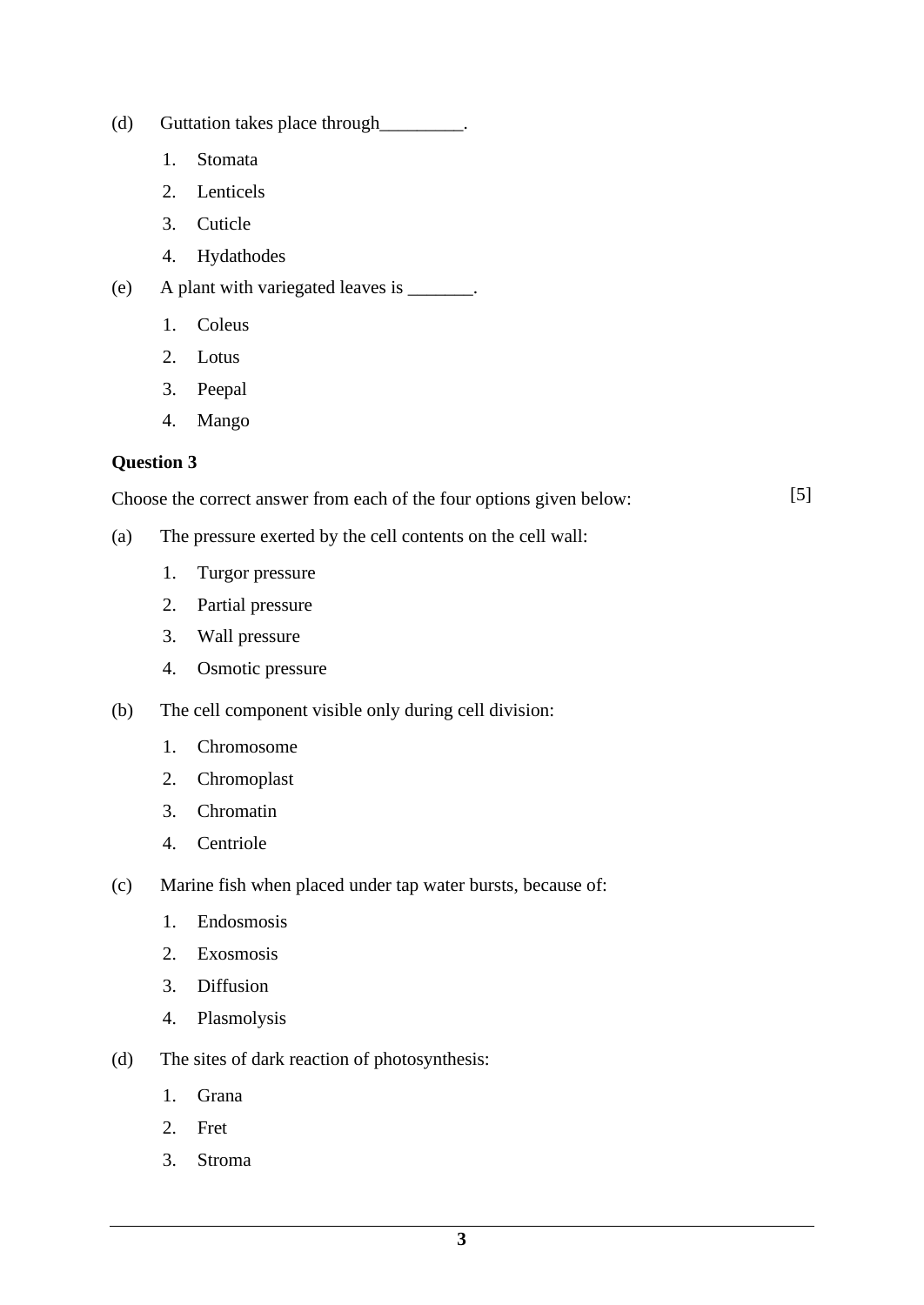- 4. Stoma
- (e) The alternative forms of the same gene occupying the same position on homologous chromosomes:
	- 1. Chromatids
	- 2. Alleles
	- 3. Autosomes
	- 4. Centromere

#### **SECTION II (15Marks)**

#### **Question 4**

Explain the following terms: [5]

- (a) Osmosis
	- 1. Movement of water from their lower concentration to their higher concentration through a semi permeable membrane.
	- 2. Movement of solutes from their lower concentration to their higher concentration through a semi permeable membrane.
	- 3. Movement of water from their higher concentration to their lower concentration through a semi permeable membrane.
	- 4. Movement of water from their higher concentration to their lower concentration through a freely permeable membrane.
- (b) Photolysis
	- 1. Splitting of water molecules into hydrogen ions and oxygen in the presence of light in grana.
	- 2. Splitting of water molecules into hydrogen ions and oxygen in the presence of light in the stroma.
	- 3. Splitting of water molecules into hydrogen ions and oxygen in the absence of light in grana.
	- 4. Splitting of water molecules into hydrogen ions and oxygen in the absent of light in stoma.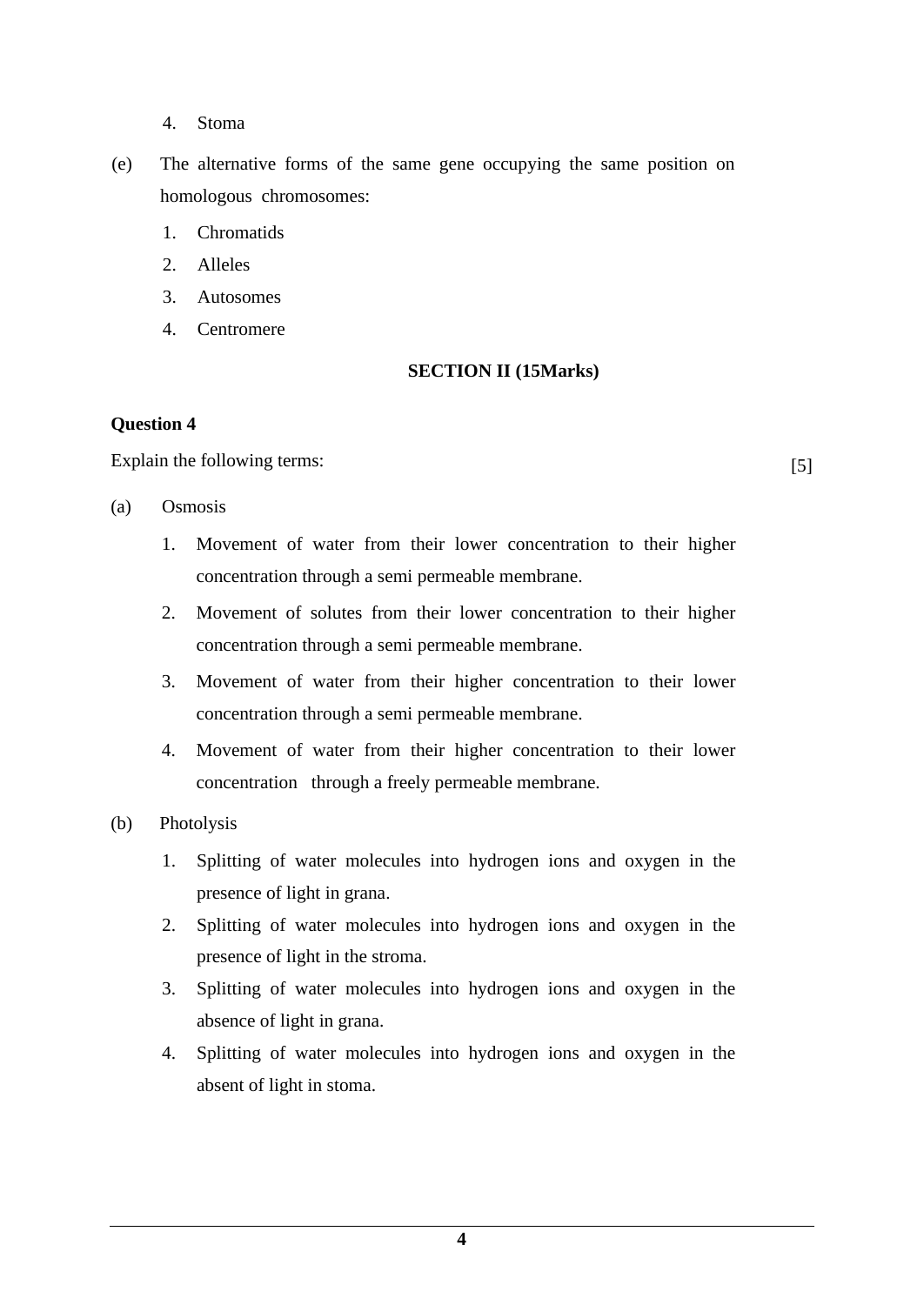- (c) Law of segregation
	- 1. The two members of a pair of factors join during the formation of gametes.
	- 2. The two members of a pair of factors separate during the formation of gametes.
	- 3. The two chromosomes of a pair of factors separate during the formation of gametes.
	- 4. The two members of a pair of factors separate during the process of germination.
- (d) Guttation
	- 1. The loss of water in the form of water droplets from the surface of the leaf.
	- 2. The loss of water in the form of water droplets through the stomata.
	- 3. The loss of water in the form of water vapour along the leaf margin.
	- 4. The loos of water in the form of water droplets along the leaf margin.
- (e) Active transport
	- 1. Passage of water from its lower to higher concentration through a cell membrane without any expenditure of energy.
	- 2. Passage of ions from its lower to higher concentration through a cell membrane without any expenditure of energy.
	- 3. Passage of water from its lower to higher concentration through a cell membrane using energy from the cell.
	- 4. Passage of ions from its lower to higher concentration through a cell membrane using energy from the cell.

State the exact location of the following: [5]

- (a) Spindle fibres
	- 1. Between the two centrioles
	- 2. Between the two centrosomes
	- 3. Between chromatid and centromere
	- 4. Between two centromeres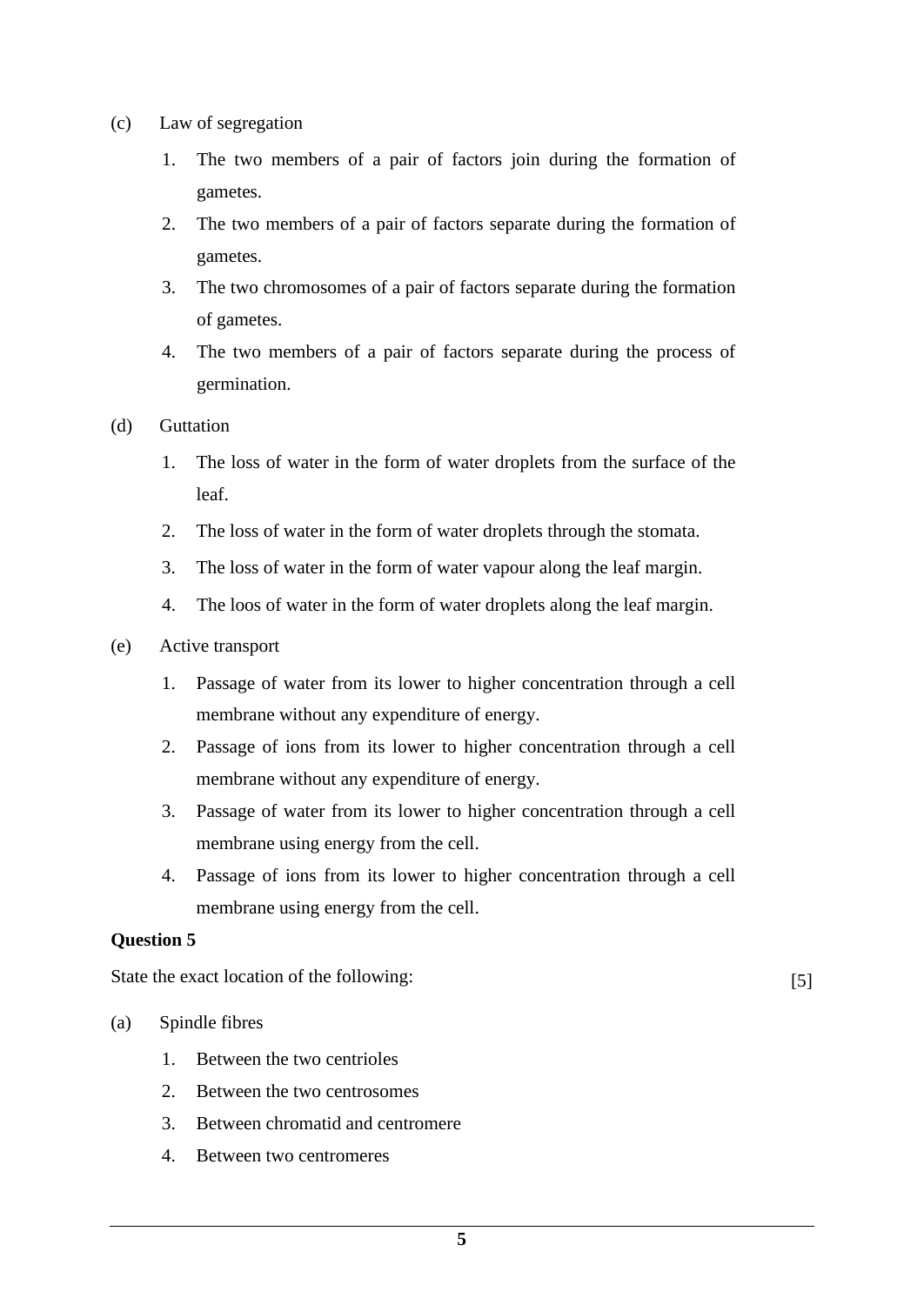- (b) Root hair
	- 1. Extension of the cortex
	- 2. Extension of epithelium
	- 3. Extension of epidermis
	- 4. Extension of endodermis
- (c) Stomata
	- 1. More the upper surface of dorsi ventral leaves
	- 2. More on the lower surface of the dorsi ventral leaves
	- 3. Both upper and lower surface of the dorsi ventral leaves
	- 4. None of the above.
- (d) Thylakoids
	- 1. In the inner membrane of the chloroplast
	- 2. Wall of the chloroplast
	- 3. In the chlorophyll
	- 4. In the stroma of the chloroplast
- (e) Palisade parenchyma
	- 1. Between the upper and lower epidermis of dicot leaves.
	- 2. Between the upper epidermis and spongy parenchyma of dicot leaves.
	- 3. Between the lower epidermis and spongy parenchyma of dicot leaves.
	- 4. Between the upper and lower epidermis of monocot leaves.

State the function of the following: [5]

- (a) Stroma
	- 1. Site of photolysis of photosynthesis
	- 2. Site of photochemical phase of photosynthesis
	- 3. Site of light dependent phase of photosynthesis
	- 4. Site of light independent phase of photosynthesis
- (b) Guard cells
	- 1. Regulate the closing of stomata
	- 2. Regulate the opening and closing of stomata
	- 3. Regulate the opening of stomata
	- 4. Regulate the process of photosynthesis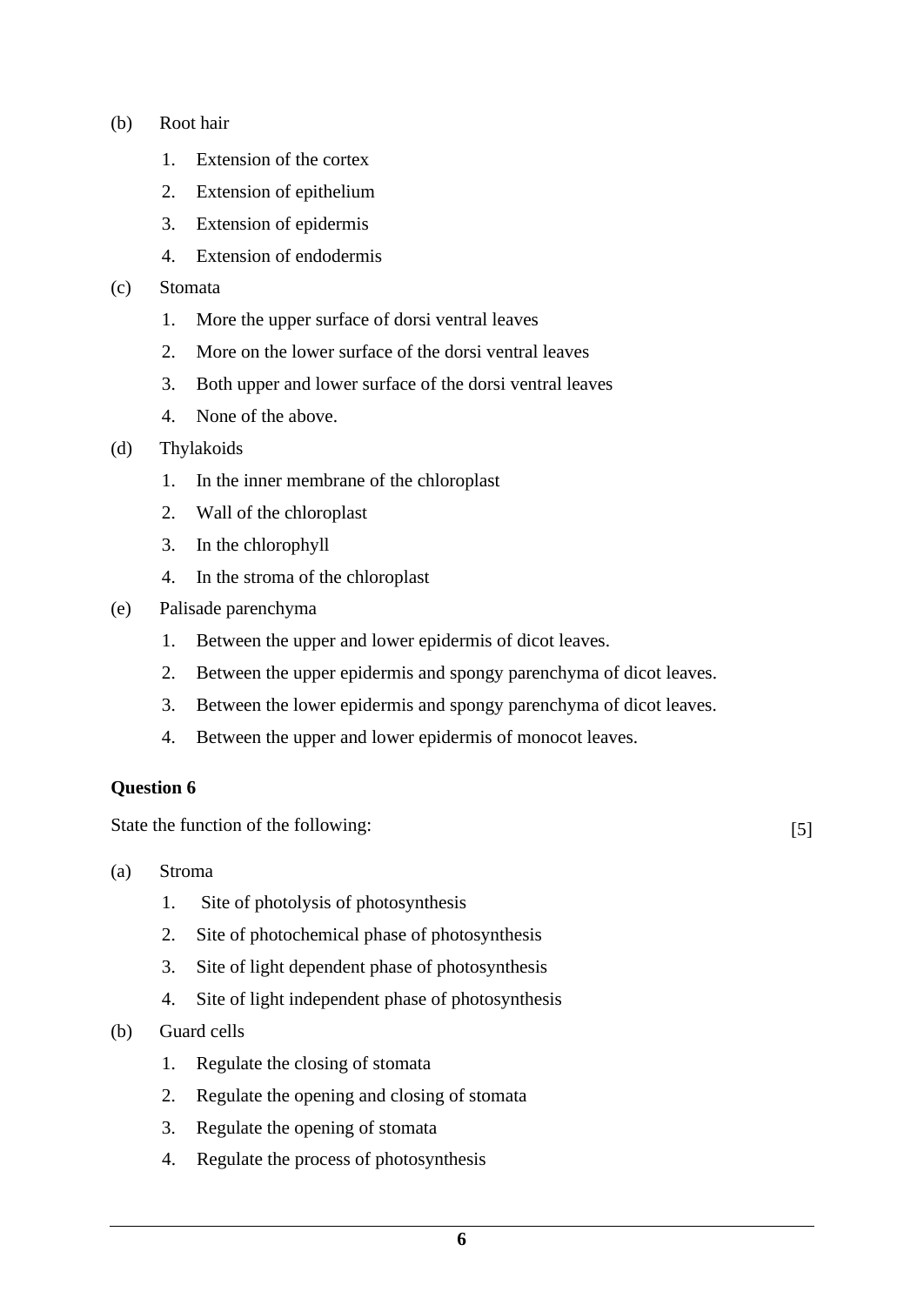- (c) Xylem
	- 1. Translocation of food from the leaves to the other parts of the plant.
	- 2. Conduction of food.
	- 3. Conduction of water and food.
	- 4. Conduction of water and minerals from the root to the other parts of the plant.
- (d) Chromosomes
	- 1. The carriers of heredity
	- 2. The controlling centre of the cell
	- 3. The site for various chemical reactions
	- 4. Intracellular digestion.
- (e) Hydathode
	- 1. Helps in transpiration
	- 2. Helps in guttation
	- 3. Helps in imbibition
	- 4. Helps in transportation of water

## **SECTION III (10 Marks)**

### **Question 7**

Given below is a diagram representing a stage during mitotic cell division. Answer the questions that follow. [5]



- (a) Identify the stage
	- 1. Telophase
	- 2. Prophase
	- 3. Metaphase
	- 4. Anaphase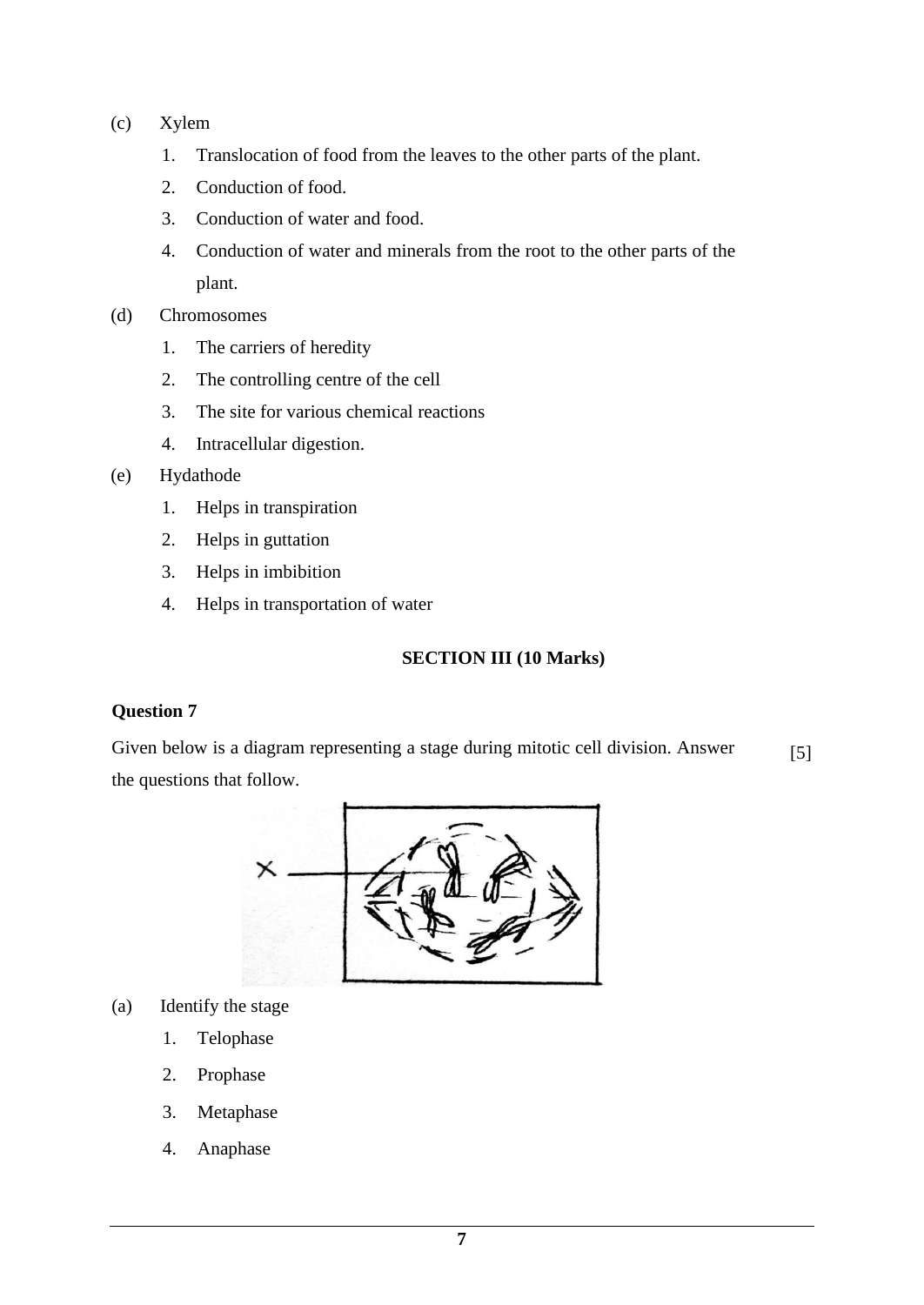- (b) Label part marked **'X'**
	- 1. Centriole
	- 2. Centrosome
	- 3. Centromere
	- 4. Chromatid
- (c) Name the stage that follows the one shown here
	- 1. Interphase
	- 2. Anaphase
	- 3. Telophase
	- 4. Metaphase
- (d) What is the diploid number of chromosomes shown in the diagram?
	- 1. 6
	- 2. 2
	- 3. 4
	- 4. 8
- (e) Mention one important feature of this stage
	- 1. Nucleolus reappears
	- 2. Nuclear membrane reappears
	- 3. Nuclear membrane disappears
	- 4. Chromosomes align on the equator

Observe the diagram given below and answer the questions [5]



- (a) Identify the cell organelle
	- 1. Mitochondria
	- 2. Lysosome